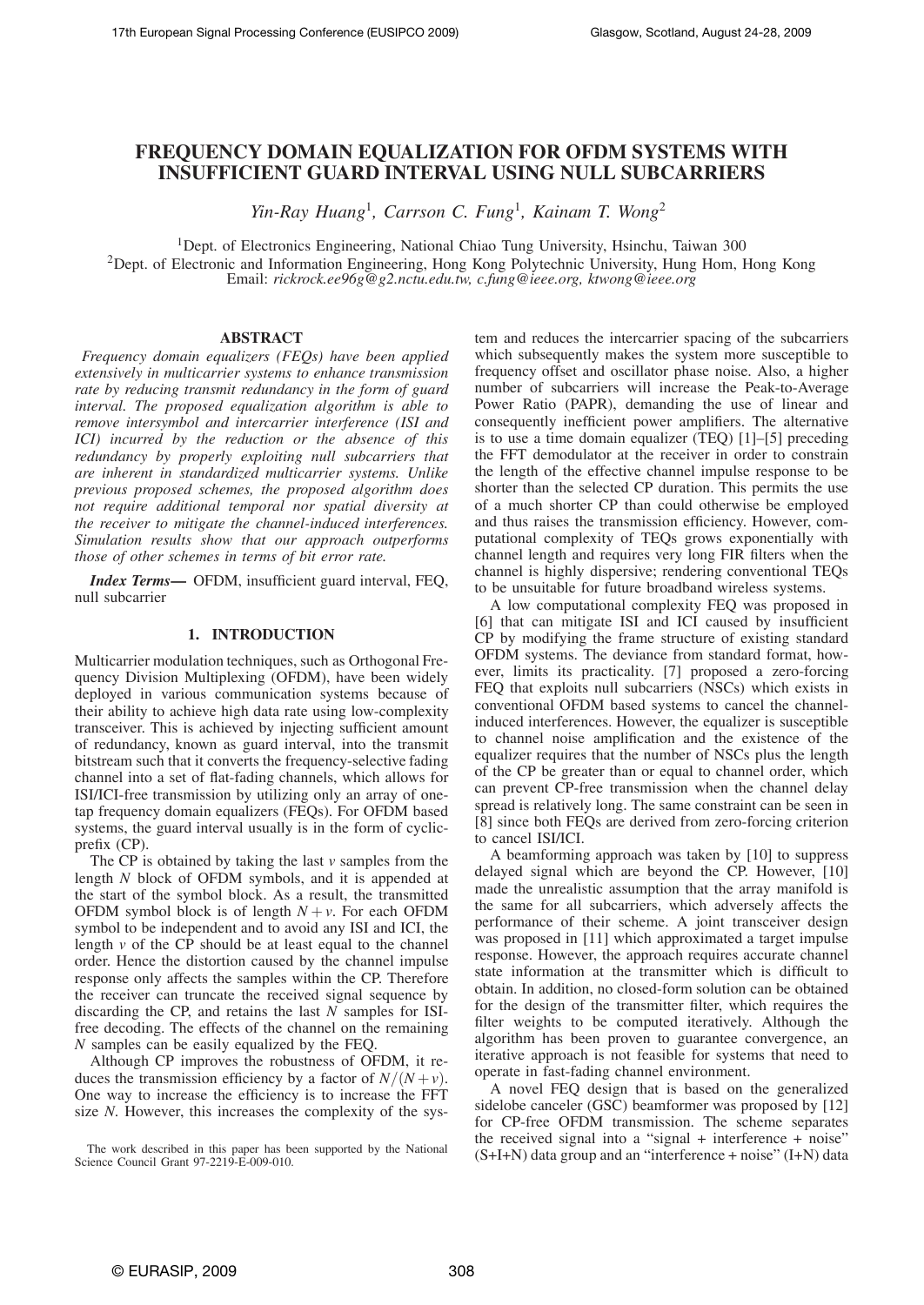group. The S+I+N data group is obtained by filtering the received signal through a single-tap FEQ. Since the singletap FEQ only acts as a matched-filter, the output of the FEQ will still be corrupted by residual I+N. The I+N data group is then subtracted from the S+I+N data group after it has been accurately estimated, resulting in an ISI- and ICI-free signal. The I+N data group is obtained by taking the orthogonal complement of the filter in the S+I+N group to form a blocking filter, which is intended to block the desired signal, followed by the design of a second filter that can estimate the residual I+N in the S+I+N group [13]. This approach not only can remove the undesired ISI and ICI, but also does not suffer from noise amplification effects as the aforementioned techniques. Unfortunately, in order to obtain the blocking filter, the received signal either has to be oversampled or multiple antennas will have to be deployed, which increases the overall computational load of the system.

In this paper, we proposed an improved variant of the algorithm in [12] that will not require the additional diversity needed in [12] and works in OFDM systems with insufficient number of CP bits. In addition, we shall show that the proposed algorithm can outperform [12] in terms of BER. The proposed scheme exploits the existing NSCs that are inherent in many standardized OFDM based systems such as IEEE 802.11a [14] and IEEE 802.16e [15].

The paper is organized as follows. A description of the system model and proposed scheme is given in Section 2, followed by simulation results in Section 3. The paper will be concluded in Section 4.

*Notation*: Upper (lower) bold face letters indicate matrices (column vectors). Superscript *<sup>H</sup>* denotes Hermitian, *<sup>T</sup>* denotes transposition.  $E[\cdot]$  stands for expectation.  $diag(x)$ denotes a diagonal matrix with *x* on its main diagonal; **I***<sup>N</sup>* denotes an  $N \times N$  identity matrix;  $\mathbf{0}_{M \times N}$  denotes an  $M \times N$ all zero matrix.  $\mathcal{N}(\mathbf{A})$  denotes the nullspace of the matrix **A**.

# **2. METHODOLOGY**

# **2.1 System Model**

Consider a single-input single-output OFDM (SISO-OFDM) system with *N* subcarriers (assumed throughout to be a power of 2) and a CP of length *v*, where *v* is less than the channel order *q*. After the serial-to-parallel operation at the transmitter, the  $k^{th}$  source signal can be represented in vector form as

$$
\mathbf{s}(k) = \left[s_{-\frac{N}{2}+1}(k), \cdots, s_0(k), \cdots, s_{\frac{N}{2}}(k)\right]^T, \qquad (1)
$$

where  $s_{\ell}(k) = s(kN + \frac{N}{2} - 1 + \ell)$ , for  $\ell = -\frac{N}{2} + 1, \dots, \frac{N}{2}$  [16]. *s*(*n*) is modeled as an independent, zero-mean random process with unit power, i.e.  $E[s(i)s^*(j)] = \delta(i-j)$ , where  $\delta(\cdot)$  denotes the Kronecker delta function. Denote the  $N \times N$ FFT matrix as  $W_N$ . The transmitted signal can then be written as

$$
\tilde{\mathbf{s}}(k) = \mathbf{T}_{CP} \mathbf{W}_N^H \mathbf{s}(k),\tag{2}
$$

where  $\mathbf{T}_{CP} = \begin{bmatrix} \mathbf{0}_{v \times (N-v)} & \mathbf{I}_v \end{bmatrix}$  $\mathbf{I}_N$ is the CP insertion

matrix.  $\tilde{\mathbf{s}}(k)$  is transmitted through a time-invariant channel of order *q*, which is assumed to be a priori known or otherwise estimated by the receiver. Denote the additive noise as  $\eta(k)$  which is assumed to be zero-mean with a priori known covariance matrix  $\mathbf{R}_{\eta(k)\eta(k)}$  and independent with  $s(k)$ . The  $k^{th}$  received symbol can then be written as

$$
\tilde{\mathbf{r}}(k) = \mathbf{H}_0 \tilde{\mathbf{s}}(k) + \mathbf{H}_1 \tilde{\mathbf{s}}(k-1) + \eta(k),
$$
 (3)

where  $\mathbf{H}_0, \mathbf{H}_1 \in \mathbb{C}^{(N+v)\times(N+v)}$  are lower and upper triangular Toeplitz matrices with its first column being  $[h(0)h(1) \cdots h(q)0 \cdots 0]^T$  and first row being  $[0 \cdots 0 \, h(q) \cdots h(1)]$ , respectively.

At the receiver, CP removal is performed followed by FFT demodulation, which yields the signal

$$
\mathbf{x}(k) = \mathbf{W}_{N} \mathbf{R}_{CP} [\mathbf{H}_{0} \tilde{\mathbf{s}}(k) + \mathbf{H}_{1} \tilde{\mathbf{s}}(k-1) + \eta(k)]
$$
  
\n
$$
= \mathbf{W}_{N} \mathbf{R}_{CP} \mathbf{H}_{0} \mathbf{T}_{CP} \mathbf{W}_{N}^{H} \mathbf{s}(k)
$$
  
\n
$$
+ \mathbf{W}_{N} \mathbf{R}_{CP} \mathbf{H}_{1} \mathbf{T}_{CP} \mathbf{W}_{N}^{H} \mathbf{s}(k-1) + \mathbf{W}_{N} \mathbf{R}_{CP} \eta(k),
$$
\n(4)

where  $\mathbf{R}_{CP} = [\mathbf{0}_{N \times V} \mathbf{I}_{N \times N}]$  is the CP removal matrix. If  $v \geq q$ , then  $\mathbf{R}_{CP}\mathbf{H}_0\mathbf{T}_{CP}$  will be a circulant matrix and  $\mathbf{R}_{CP}\mathbf{H}_1\mathbf{T}_{CP} = \mathbf{0}_{N \times N}$ , which makes equalization possible with a single-tap FEQ. However, this is no longer true when  $\nu < q$ . Define the circulant matrix  $\mathbf{C} \triangleq \mathbf{R}_{CP}(\mathbf{H}_0 + \mathbf{H}_1) \mathbf{T}_{CP}$ , the compensation matrix

$$
\mathbf{C}_{ICI} \triangleq \left[\begin{array}{cccc} & h(q) & \cdots & h(\nu+1) \\ & 0 & \ddots & \vdots \\ & & \ddots & h(q) & \mathbf{0}_{N\times \nu} \\ & & \vdots & \ddots & h(q) & \mathbf{0}_{N\times \nu} \\ & & \vdots & & \vdots & \\ & & \ddots & & \vdots & \\ & & & 0 & \cdots & 0 \end{array}\right],
$$

and  $\mathbf{C}_{ISI} \triangleq \mathbf{R}_{CP}\mathbf{H}_1\mathbf{T}_{CP}$ . Noting that  $\mathbf{R}_{CP}\mathbf{H}_0\mathbf{T}_{CP} = \mathbf{C} - \mathbf{C}$ **C***ICI*, then (4) can be rewritten as

$$
\mathbf{x}(k) = \mathbf{W}_{N} \mathbf{C} \mathbf{W}_{N}^{H} \mathbf{s}(k) - \mathbf{W}_{N} \mathbf{C}_{ICI} \mathbf{W}_{N}^{H} \mathbf{s}(k) + \mathbf{W}_{N} \mathbf{C}_{ISI} \mathbf{W}_{N}^{H} \mathbf{s}(k-1) + \mathbf{W}_{N} \mathbf{R}_{CP} \eta(k) = \mathbf{D} \mathbf{s}(k) - \mathbf{H}_{ICI} \mathbf{s}(k) + \mathbf{H}_{ISI} \mathbf{s}(k-1) + \mathbf{W}_{N} \mathbf{n}(k),
$$
\n(5)

where  $\mathbf{D} \triangleq \mathbf{W}_N \mathbf{C} \mathbf{W}_N^H$ ,  $\mathbf{H}_{ICI} \triangleq \mathbf{W}_N \mathbf{C}_{ICI} \mathbf{W}_N^H$  and  $\mathbf{H}_{ISI} \triangleq$  $\mathbf{W}_N \mathbf{C}_{ISI} \mathbf{W}_N^H$ . Therefore, the second and third term in (5) have to be eliminated in order to achieve ISI- and ICI-free transmission.

#### **2.2 Proposed Scheme**

Similar to the scheme in [12], we proposed to design a FEQ **W** by decomposing **W** into two separate sets of filters where one will extract the S+I+N portion from  $\mathbf{x}(k)$ while the other set will extract the I+N portion from  $x(k)$ , such that  $\hat{\mathbf{s}}(k) = \mathbf{W}^H \mathbf{x}(k)$  is an approximation of  $\mathbf{s}(k)$ . We shall show in the sequel that the proposed algorithm is able to reduce the channel-induced inteferences and channel noise without intentionally oversampling the received signal nor utilizing additional receive antennas. Moreover, the proposed scheme offers better BER than [12] and other reduced guard interval equalization schemes.

In [12], the equalizer  $\hat{\mathbf{W}} = \mathbf{D} - \mathbf{B}\mathbf{U} \in \mathbb{C}^{N_rN \times N}$  (*N<sub>r</sub>* is the number of receive antennas or temporal oversampling factor at the receiver) is composed of three different matrices.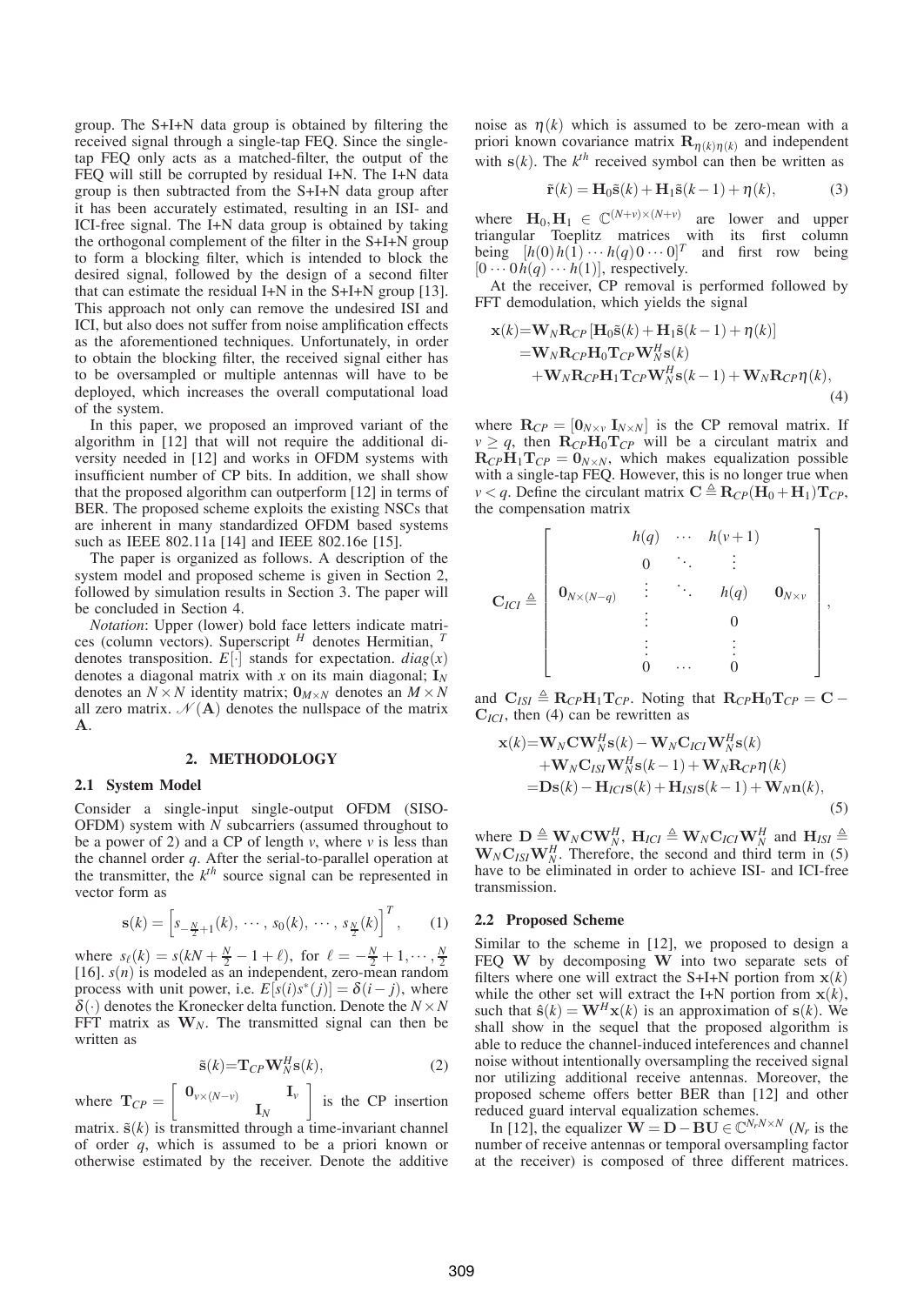

Fig. 1. Block diagram of the proposed FEQ.

 $\mathbf{D} \in \mathbb{C}^{N_r N \times N}$  is the signal signature matrix which is used to match the received signal with the desired signal component,  $\mathbf{B} \in \mathbb{C}^{N_rN \times N_rN}$  is the blocking matrix, consisting of orthogonal basis that span the left nullspace of **D**, and  $\mathbf{U} \in$  $\mathbb{C}^{N \times N}$  is designed to minimize, in the mean-squared sense, the signal output from  $B^H$  with the residual interference plus noise at the output of  $D^H$ . Clearly, in order for **B** to be non-zero, *Nr* has to be greater than 1. However, this will increase the computational and hardware complexity at the receiver, which greatly inhibits its deployment. Therefore, we propose to eliminate this requirement by exploiting the NSCs that are inherent in standardized OFDM based systems.

In the present scheme, as illustrated in Figure 1, **D** is now a  $N_rN \times (N - P)$  matrix, with *P* denoting the number of NSCs, which is an even number as it is assumed in [14], [15], though  $N_r$  can now be as small as 1. That is, in (5), we eliminate those columns of **D** which correspond to the frequency bands of NSCs. In present systems, such as IEEE 802.11a/g, the NSCs are usually located at the bandedge of the spectrum and also at the  $0<sup>th</sup>$  subcarrier in order to mitigate out-of-band radiation and eliminate DC offset caused by unknown complex constant that is added to the received signal prior to the analog-to-digital conversion [14], [15]. Thus,

$$
\mathbf{D} = \begin{bmatrix} \vdots & \cdots & \cdots & \cdots & \cdots & 0 \\ 0 & \vdots & \vdots & \vdots & \vdots & \vdots \\ d_{-\frac{N-P}{2}} & \vdots & \vdots & \vdots & \vdots & \vdots \\ 0 & \ddots & 0 & \vdots & \vdots & \vdots \\ \vdots & \vdots & d_{-1} & \vdots & \vdots & \vdots \\ \vdots & \vdots & 0 & 0 & \vdots & \vdots \\ \vdots & \vdots & \vdots & d_1 & \vdots & \vdots \\ \vdots & \vdots & \vdots & \vdots & 0 & \ddots & 0 \\ \vdots & \vdots & \vdots & \vdots & \vdots & \vdots & d_{\frac{N-P}{2}} \\ 0 & \cdots & \cdots & \cdots & \cdots & \vdots \end{bmatrix},
$$

where the subscript in the diagonal elements of **D** denotes the subcarrier index. Therefore,  $\mathbf{B} = \mathcal{N}(\mathbf{D}^H) \in \mathbb{C}^{N_r N \times P}$ consists of elements preset to 0 or 1 in order to block all data subcarriers and to select all NSCs. At the transmitter, the NSCs (by definition) carry no signal of interest and hence, any energy at these NSCs at the receiver must be interference or additive noise.

Since  $D^H H_{ISI} \neq 0$  and also  $D^H H_{ICI} \neq 0$ , the output

from the matched filter  $D^H$  will be corrupted by residual interference plus noise; making it necessary to estimate and cancel this I+N by properly designing **U** as indicated in Figure 1. **U** can be computed by minimizing the meansquared error between the signal output from  $\mathbf{B}^H$  with the residual interference plus noise at the output of  $D<sup>H</sup>$ , i.e.

$$
\min_{\mathbf{U}} E\left[\left\|\mathbf{i}(k) - \mathbf{U}^H \mathbf{B}^H \mathbf{x}(k)\right\|_2^2\right],\tag{6}
$$

where  $\mathbf{i}(k) \triangleq \mathbf{D}^H[-\mathbf{H}_{ICI}\mathbf{s}(k) + \mathbf{H}_{ISI}\mathbf{s}(k-1)] +$  $D^H W_N n(k)$ . (6) can easily be solved by using the principle of orthogonality [17], which yields

$$
\mathbf{U} = \left(\mathbf{B}^H \mathbf{R}_{i(k)i(k)} \mathbf{B}\right)^{-1} \mathbf{B}^H \mathbf{R}_{i(k)i(k)} \mathbf{D},\tag{7}
$$

where  $\mathbf{R}_{\mathbf{i}(k)\mathbf{i}(k)} \stackrel{\Delta}{=} \mathbf{H}_{ICI}\mathbf{R}_{\mathbf{s}(k)\mathbf{s}(k)}\mathbf{H}_{ICI}^H \quad +$  $\mathbf{H}_{ISI} \mathbf{R}_{\mathbf{s}(k-1)\mathbf{s}(k-1)} \mathbf{H}_{ISI}^H \qquad + \qquad \mathbf{W}_N \mathbf{R}_{\mathbf{n}(k)\mathbf{n}(k)} \mathbf{W}_N^H,$  $\mathbf{R}_{\mathbf{s}(k)\mathbf{s}(k)} \triangleq E[\mathbf{s}(k)\mathbf{s}^{H}(k)] = \mathbf{I}_{N}$ , and  $\mathbf{R}_{\mathbf{s}(k-1)\mathbf{s}(k-1)} \triangleq E[\mathbf{s}(k-1)\mathbf{s}^{H}(k-1)] = \mathbf{I}_{N}$ , and  $\mathbf{R}_{\mathbf{n}(k)\mathbf{n}(k)} = E[\mathbf{n}(k)\mathbf{n}^{H}(k)]$ .

The above proposed scheme has lower computational complexity than the full adaptivity algorithm in [12] because it requires the inversion of only the  $P \times P$  matrix  $\mathbf{B}^H \mathbf{R}_{\mathbf{i}(k)\mathbf{i}(k)} \mathbf{B}$  instead of the  $N \times N$  channel matrices  $\mathbf{H}_0$ and  $\mathbf{H}_1$  in [12], where typically  $P \ll N$ . In addition, the proposed algorithm has comparable computational complexity with that of the partial adaptivity algorithm in [12] since the partial adaptivity algorithm requires performing matrix inversion on a  $q \times q$  matrix, where  $q \approx P$ . Besides the computational complexity, we will show in the next section that our proposed scheme also outperforms [12] in terms of BER.

# **3. SIMULATION RESULTS**

Monte-Carlo simulations were used to demonstrate the efficacy of the proposed scheme.  $N = 64$  subcarriers (including the NSCs) were used in all the simulations, with  $P = 12$  and  $q = 10$ . The complex gain of the channel was randomly generated with Rayleigh distribution with an average power decaying exponentially [14]

$$
\sigma_{\ell}^2 = (1 - e^{-T_s/T_{RMS}})e^{-\ell T_s/T_{RMS}}, \quad \forall \ell = 0 \cdots q,
$$

where  $T_s$  denotes the sampling period, and  $T_{RMS}$  is the root-mean-square delay-spread of the channel. The ratio  $T_s/T_{RMS} = 1.25$  was used to produce a 11-tap channel according to the criterion in [14]. The source symbol sequence  ${s(n)}$  is QPSK modulated with an uniform distribution. The additive noise in (3) is modeled as additive white Gaussian with a priori known variance  $\sigma_{\eta(k)\eta(k)}^2$ , and thus  $\mathbf{R}_{\eta(k)\eta(k)} = \sigma_{\eta(k)\eta(k)}^2 \mathbf{I}_N.$ 

Several algorithms were used for performance comparison with our proposed scheme. Besides the GSC-based FEQ in [12], a NSC-based FEQ [7], a two-stage zero-forcing (ZF) equalizer [18] and a 2-stage minimum mean-squared error (MMSE) equalizer [19] were also used in our simulations to show the effectiveness of the proposed algorithm. The 2-stage equalizers first project the received signal onto the left nullspace of the space spanned by the ISI, followed by a second stage which removes the ICI based on either the ZF or MMSE criterion.  $v = 0$  was used for these equalizers. A single-tap ZF FEQ with sufficient CP, where  $v = 16$ , is used as a benchmark.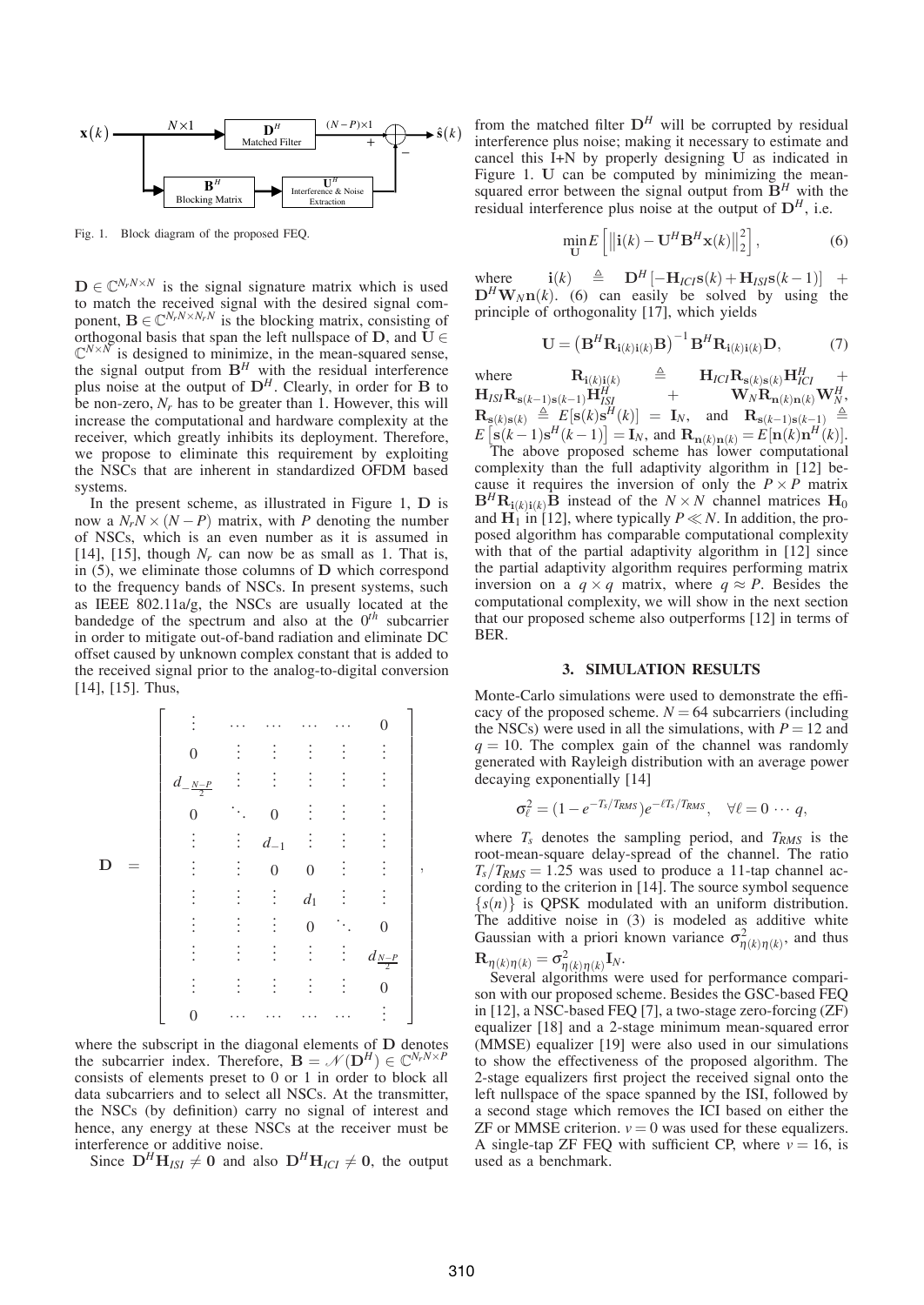

Fig. 2. BER vs. SNR performance for competing equalizers: NSC-based FEQ [7], ZF-based 2-stage FEQ [18], MMSE-based 2-stage FEQ [19], and GSC-based FEQ [12].

Figure 2 shows the BER performance for these various equalizers, with  $N_r = 1$  and 2. Two values are used for  $N_r$  because the 2-stage ZF equalizer, 2-stage MMSE equalizer and the GSC-based equalizer cannot be derived for  $N_r = 1$ . From the figure, it is clear that the proposed scheme outperforms [7] by approximately 10 dB at BER =  $10^{-2}$  because the latter scheme suffers from noise amplification problem. For the other insufficient CP equalizers, the proposed method outperforms all of them when the SNR is greater than 9 dB. In particular, the proposed scheme is shown to have a 1.5 dB advantage over the GSC-based equalizer in [12] at BER =  $10^{-4}$  because the proposed method is able to more accurately estimate the interference and noise component of the received signal by using the NSCs. This is because the NSCs are not contaminated with any of the desired signal, which is not the case for the GSC-based FEQ since it relies on added (temporal or spatial) diversity to estimate the interference and noise. In the low SNR region, however, the proposed algorithm performs slightly worse than the GSCbased FEQ (for SNR less than 9 dB) and MMSE-based 2-stage FDE (for SNR less than 6 dB). This is because the extra diversity offers additional input samples to these FEQs such that the additive channel noise can be better smoothed (averaged) out. The proposed scheme is able to outperform the ZF single-tap FEQ with sufficient CP because in the proposed scheme, the channel noise is mitigated by **U** in (7) and it is also able to better estimate the interference.

The next simulation shows the BER performance of our algorithm as the number of available NSCs is varied while the channel order remained fixed. As Figure 3 shows, as the number of NSCs, *P*, increases, the BER performance increases as well. This is because the dimension of  $\mathcal{N}(\mathbf{D}^H)$ increases as *P* increases, which allows the proposed scheme to block out more of the desired signal at the lower branch of the equalizer depicted in Figure 1 and get a better estimate of channel induced interference. Moreover, since no error floor is present, it also indicates that the proposed algorithm is not limited by the same constraint that limits the algorithm in [7], [8], i.e. the FEQ in [7], [8] only exists if  $v + P > q$ . Therefore, as long as NSC exists, no matter what the amount is nor where they are located, the



Fig. 3. BER vs. SNR for different number of NSC (*P*) for the proposed FEQ (no CP).

proposed algorithm will be able to mitigate the channelinduced interferences and channel noise.

## **4. CONCLUSION**

This work investigates the channel-induced interference problem caused by insufficient CP in OFDM based systems. Insufficient CP scenario may occur when channel delay spread is extremely long, when the transmitter deliberately shortens the guard interval to reduce transmission overhead in order to increase system throughput, or in multiuser environment when the propagation delay differences among different users are significant. A null subcarrier based frequency domain equalizer is proposed to mitigate the adverse effects caused by the shortened guard interval as well as channel noise. The proposed algorithm has shown to have less computational complexity than a similar approach proposed by [12] and it also outperforms [12] in terms of BER by 1.5 dB. Furthermore, the proposed scheme is not limited by the number of cyclic prefix and the number null subcarriers that exists, nor by their location. Future work will be to extend this FEQ to MIMO systems and to incorporate Space Frequency Block Coding (SFBC) into the proposed scheme to deal with time-varying channels.

#### **REFERENCES**

- [1] P.J.W. Melsa, R.C. Younce and C.E. Rohrs, "Impulse Response Shortening for Discrete Multitone Transceivers," *IEEE Trans. on Communications*, vol. 44(12), pp. 1662-1672, Dec. 1996.
- [2] G. Arslan, B.L. Evans and S. Kiaei, "Equalization for Discrete Multitone Receivers to Maximize Bit Rate," *IEEE Trans. on Signal Processing*, vol. 49(12), vol. 51(7), pp. 3123-3135, Dec. 2001.
- [3] A. Tkacenko and P.P. Vaidyanathan, "A Low-Complexity Eigenfilter Design Method for Channel Shortening Equalizers for DMT Systms," *IEEE Trans. on Communications*, vol. 51(7), pp. 1069-1072, Jul. 2003.